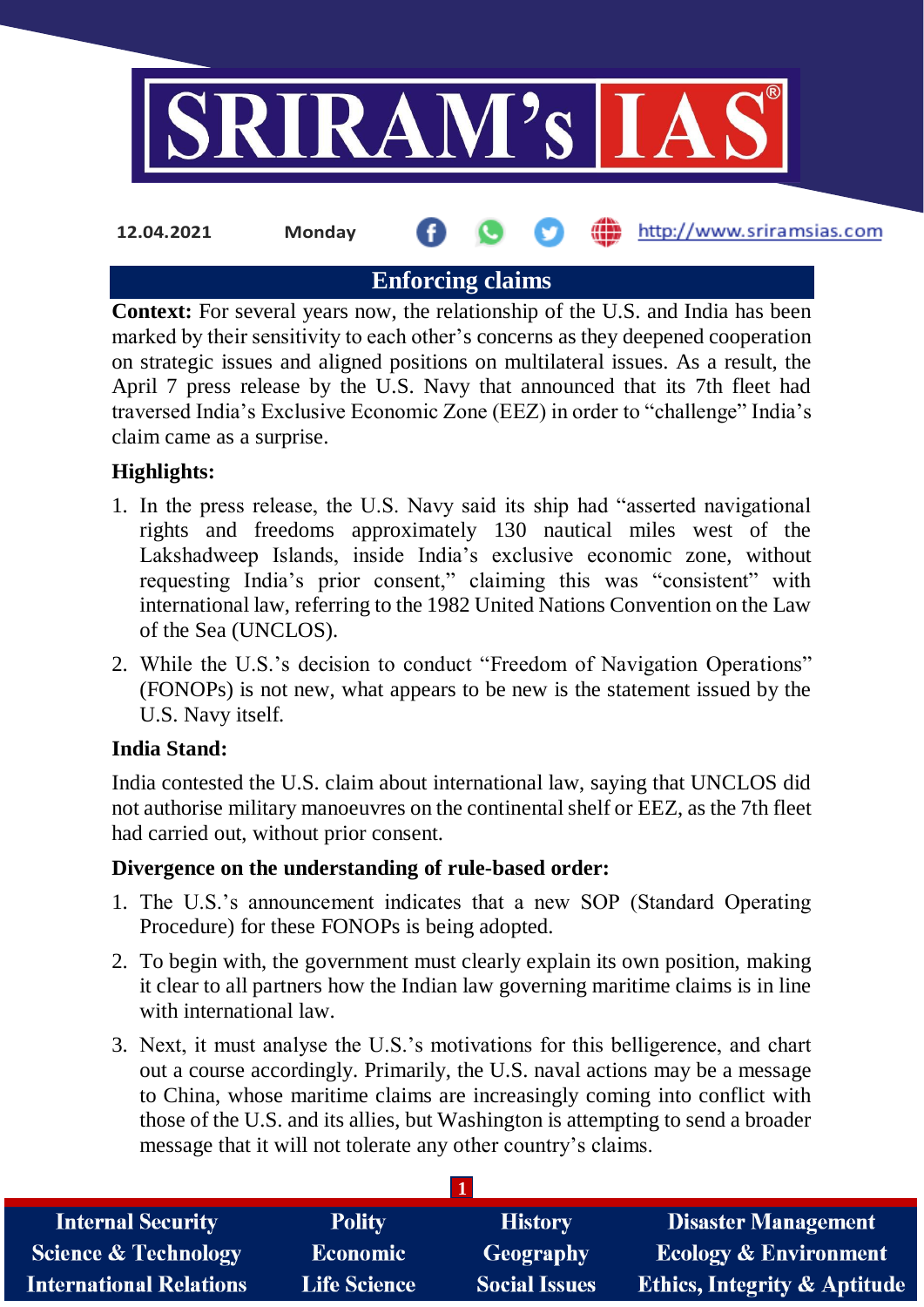

4. As New Delhi contends with this new reality, it must seek answers from Washington about how their newly intensified Quad partnership, especially their stated objective to cooperate on keeping a "free and open Indo-Pacific", can co-exist with the open challenge the U.S. Navy has posed.

While the matter has been disposed of diplomatically for the moment, it is clear that the government must prepare to grapple with the issue with the U.S. in the long term.

# **Why the Personal Data Protection Bill matters**

**Data protection law:** The recent alleged data breach at MobiKwik could stand to be India's biggest breach with the data of 9.9 crore users at risk. Robust data protection regimes are necessary to prevent such events and protect users' interests. Unfortunately, the existing data protection regime in India does not meet this standard. However, the Personal Data Protection Bill, 2019, now under scrutiny by a Joint Parliamentary Committee, could play a big role in providing robust protections to users and their personal data.

### **Problems with the current regime:**

- 1. How different entities collect and process users' personal data in India is mainly governed by the Information Technology Act, 2000, and various other sectoral regulations. However, this data protection regime falls short of providing effective protection to users and their personal data.
- 2. For instance, entities could override the protections in the regime by taking users' consent to process personal data under broad terms and conditions. This is problematic given that users might not understand the terms and conditions or the implications of giving consent.
- 3. Further, the frameworks emphasise data security but do not place enough emphasis on data privacy. In essence, while entities must employ technical measures to protect personal data, they have weaker obligations to respect users' preferences in how personal data can be processed. As a result, entities could use the data for purposes different to those that the user consented to.
- 4. The data protection provisions under the IT Act also do not apply to government agencies. This creates a large vacuum for data protection when governments are collecting and processing large amounts of personal data.

| <b>Internal Security</b>        | <b>Polity</b>       | <b>History</b>       | <b>Disaster Management</b>              |
|---------------------------------|---------------------|----------------------|-----------------------------------------|
| <b>Science &amp; Technology</b> | <b>Economic</b>     | <b>Geography</b>     | <b>Ecology &amp; Environment</b>        |
| <b>International Relations</b>  | <b>Life Science</b> | <b>Social Issues</b> | <b>Ethics, Integrity &amp; Aptitude</b> |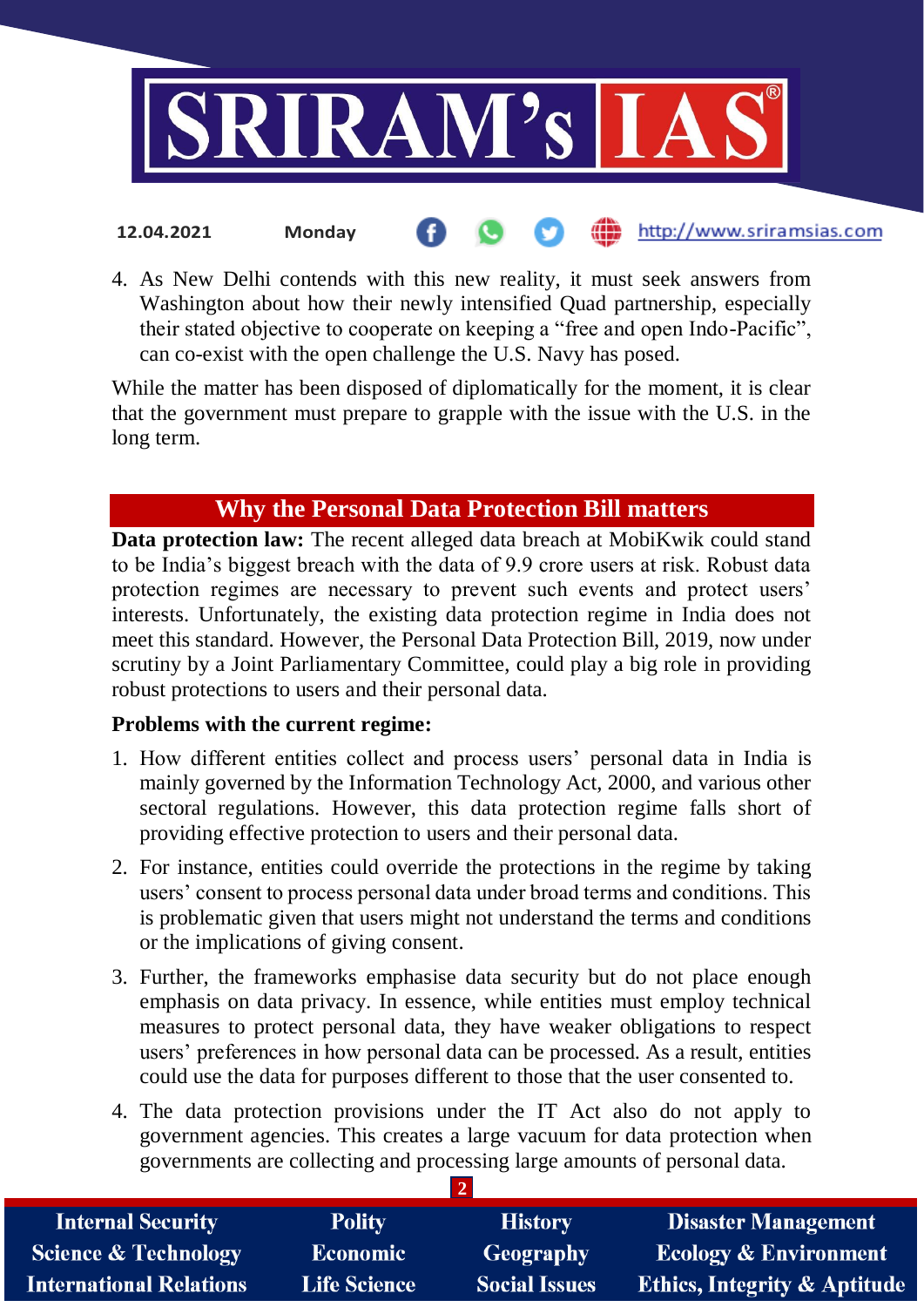

#### http://www.sriramsias.com **12.04.2021 Monday**

5. Finally, the regime seems to have become antiquated and inadequate in addressing risks emerging from new developments in data processing technology.

### **The upcoming regime (Draft bill based on BN Shrikrishna Committee)**

- 1. The proposed regime under the Bill seeks to be different from the existing regime in some prominent ways. First, the Bill seeks to apply the data protection regime to both government and private entities across all sectors.
- 2. Second, the Bill seeks to emphasise data security and data privacy. While entities will have to maintain security safeguards to protect personal data, they will also have to fulfil a set of data protection obligations and transparency and accountability measures that govern how entities can process personal data to uphold users' privacy and interests.
- 3. Third, the Bill seeks to give users a set of rights over their personal data and means to exercise those rights. For instance, a user will be able to obtain information about the different kinds of personal data that an entity has about them and how the entity is processing that data.
- 4. Fourth, the Bill seeks to create an independent and powerful regulator known as the Data Protection Authority (DPA). The DPA will monitor and regulate data processing activities to ensure their compliance with the regime. More importantly, the DPA will give users a channel to seek redress when entities do not comply with their obligations under the regime.

#### **Problems with the bill**

Several provisions in the Bill create cause for concern about the regime's effectiveness. These provisions could contradict the objectives of the Bill by giving wide exemptions to government agencies and diluting user protection safeguards.

- 1. For instance, under clause 35, the Central government can exempt any government agency from complying with the Bill. Government agencies will then be able to process personal data without following any safeguard under the Bill. This could create severe privacy risks for users.
- 2. Similarly, users could find it difficult to enforce various user protection safeguards (such as rights and remedies) in the Bill. For instance, the Bill

| <b>Internal Security</b>        | <b>Polity</b>       | <b>History</b>       | <b>Disaster Management</b>              |
|---------------------------------|---------------------|----------------------|-----------------------------------------|
| <b>Science &amp; Technology</b> | <b>Economic</b>     | <b>Geography</b>     | <b>Ecology &amp; Environment</b>        |
| International Relations         | <b>Life Science</b> | <b>Social Issues</b> | <b>Ethics, Integrity &amp; Aptitude</b> |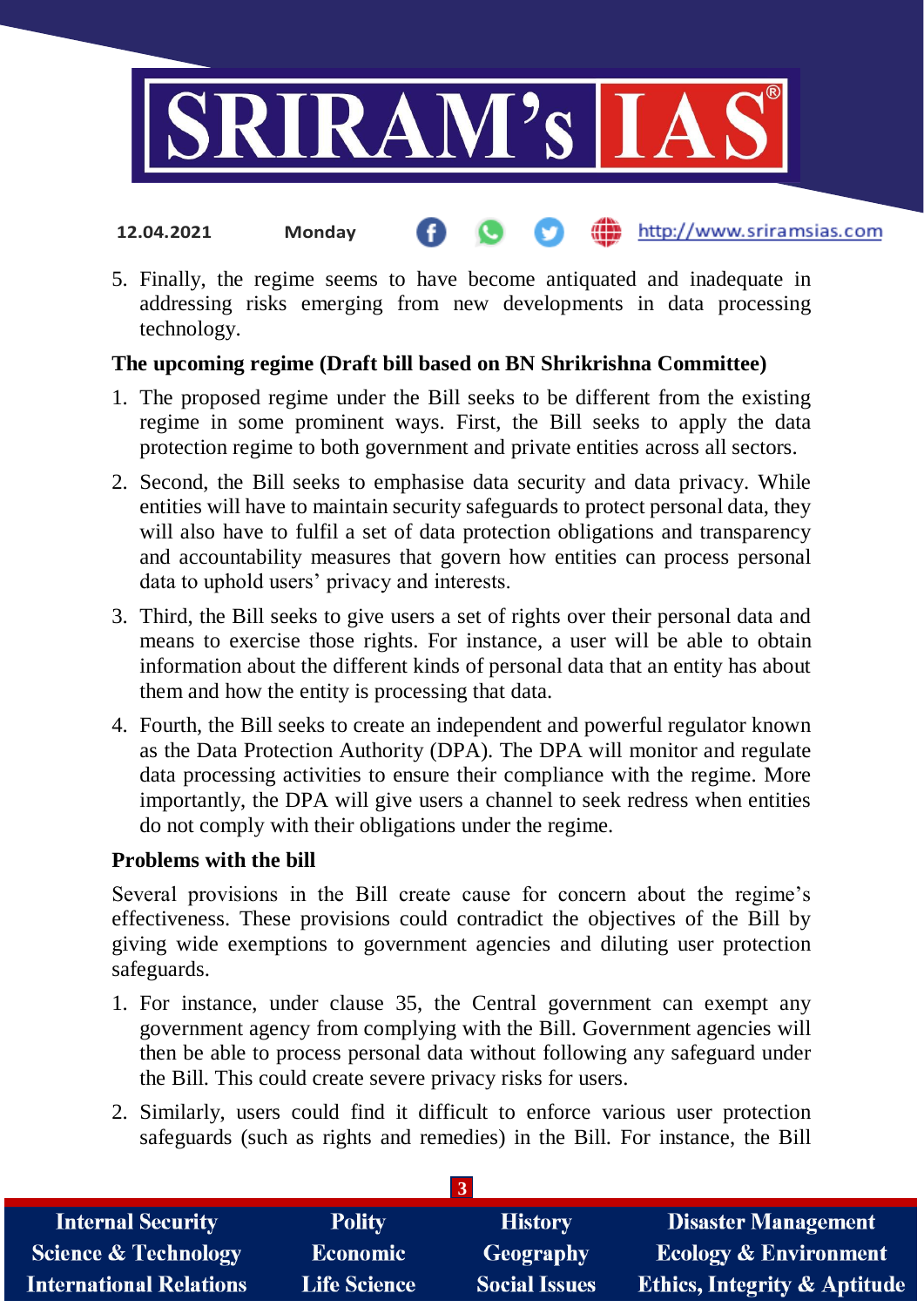

#### http://www.sriramsias.com **12.04.2021 Monday**

threatens legal consequences for users who withdraw their consent for a data processing activity.

- 3. In practice, this could discourage users from withdrawing consent for processing activities they want to opt-out of.
- 4. Additional concerns also emerge for the DPA as an independent effective regulator that can uphold users' interests.

# **A case for cash transfers**

**Minimum Basic Income:** The Nyuntam Aay Yojana (NYAY) has become more relevant since it was first proposed two years back.

#### **Rationale:**

- 1. Unconditional cash transfers to the poor is a resoundingly good idea. Of course, cash transfers lead to important short-term effects: better nutrition, less food insecurity, higher consumption, and so on. But their benefits extend beyond this.
- 2. Research shows that by freeing people from being held hostage to hunger and insecurity and anxiety about basic needs, even a modest cash transfer can radically transform people's futures, unlocking stymied entrepreneurship, investment, and eventually a sustainable exit from poverty.
- 3. It is hard to dream and plan on an empty stomach, and cash transfers help ease that problem. They are, thus, a powerful instrument for sustainable poverty reduction.
- 4. NYAY was already a good idea in 2019. But the COVID-19 pandemic and the hardships endured by rural-urban migrants during the countrywide lockdown, followed by the crippling economic slowdown, have only made the case for it stronger.
- 5. Had a NYAY-like scheme been in place, migrant workers who found themselves thrown out of work by the lockdown might have had the wherewithal to remain where they were, rather than being forced to make perilous journeys home.

| <b>Internal Security</b>        | <b>Polity</b>       | <b>History</b>       | <b>Disaster Management</b>              |
|---------------------------------|---------------------|----------------------|-----------------------------------------|
| <b>Science &amp; Technology</b> | <b>Economic</b>     | Geography            | <b>Ecology &amp; Environment</b>        |
| <b>International Relations</b>  | <b>Life Science</b> | <b>Social Issues</b> | <b>Ethics, Integrity &amp; Aptitude</b> |